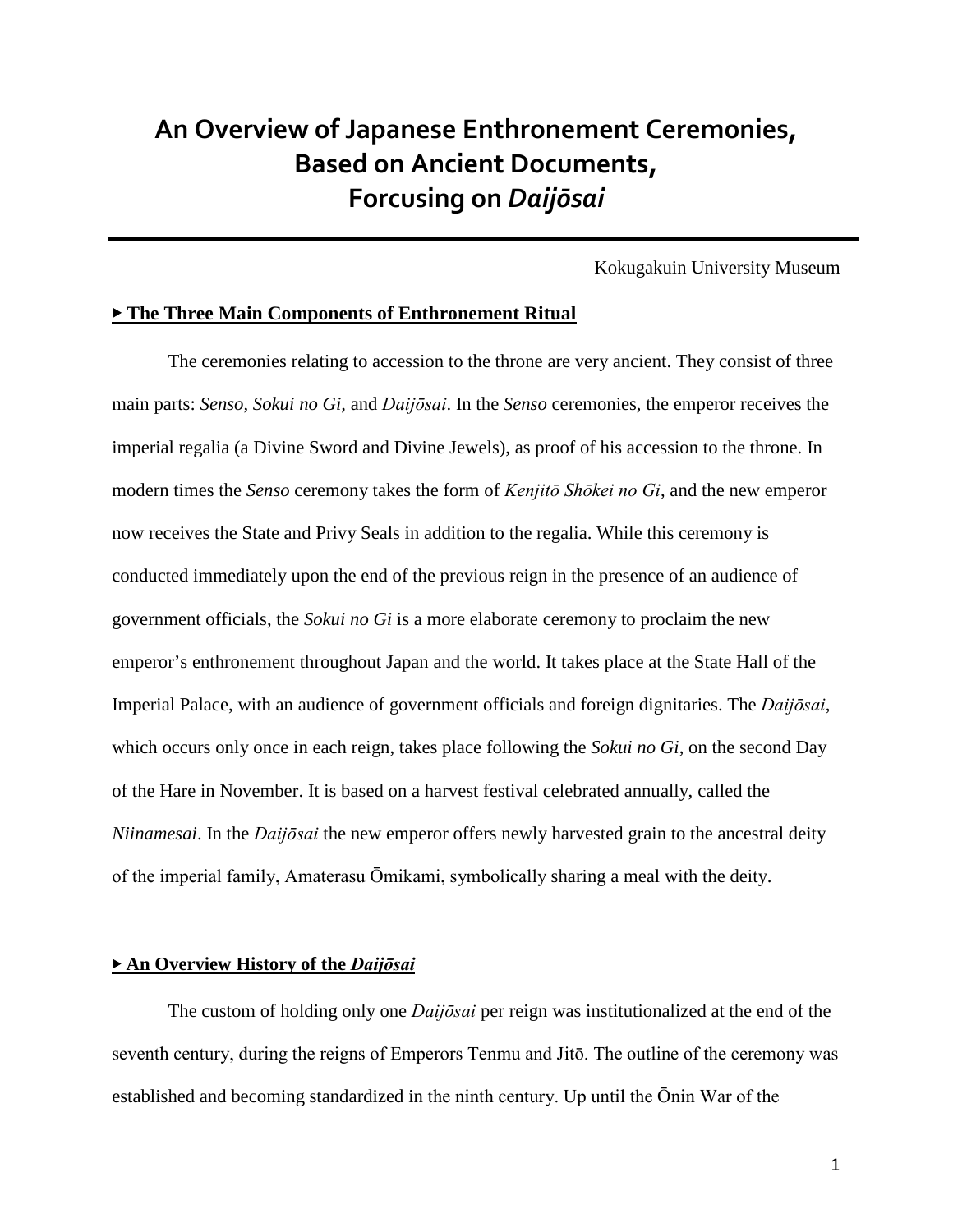fifteenth century, the *Daijōsai* was held for each emperor without major alteration. However, the long-term battles of the Ōnin War devastated the imperial capital Kyoto, with the result that the *Daijōsai* was interrupted for more than 220 years. The ceremony was re-instituted for Emperor Higashiyama in 1687, and from the 1738 *Daijōsai* of Emperor Sakuramachi to the present it has been handed down without interruption.

#### ▶ **The Order of the** *Daijōsai*

Rice plays an important role among the newly harvested grains offered to the imperial ancestral deity Amaterasu Ōmikami. The rice used in the *Daijōsai* is grown in two districts chosen by tortoise-shell divination, carried out in the fourth month by the lunar calendar. The districts are called *Yuki no Kuni* and *Suki no Kuni*. The people of these districts grow the rice to be used in the *Daijōsai* and transport it to the capital after the harvest.

The people of the *Yuki no Kuni* and *Suki no Kuni* districts also build the Ritual Palace (complex of buildings for Daijōsai) called the *Daijōkyū*, constructing it in five days from seven days before the *Daijōsai* ceremony and disassembling it afterwards. The Enthronement Palace mainly consists of two halls named for the districts and called the *Yuki* and *Suki* Halls (*Yukiden* and *Sukiden*), where the emperor performs the ceremony to offer the new harvest to his ancestral deity, Amaterasu Ōmikami, utilizing rice grown from each of the two districts.

In the center of each of these halls, a rest space for the deity is prepared, using a coverlet called a *Fusuma*, laid over stacked *tatami* mats. Significantly, the emperor neither touches nor faces the deity's rest space. The emperor's seat faces the Ise Grand Shrines, where the imperial ancestral deity Amaterasu Ōmikami is enshrined. A mat is laid in front of the emperor's seat in order for him to offer food to the deity personally.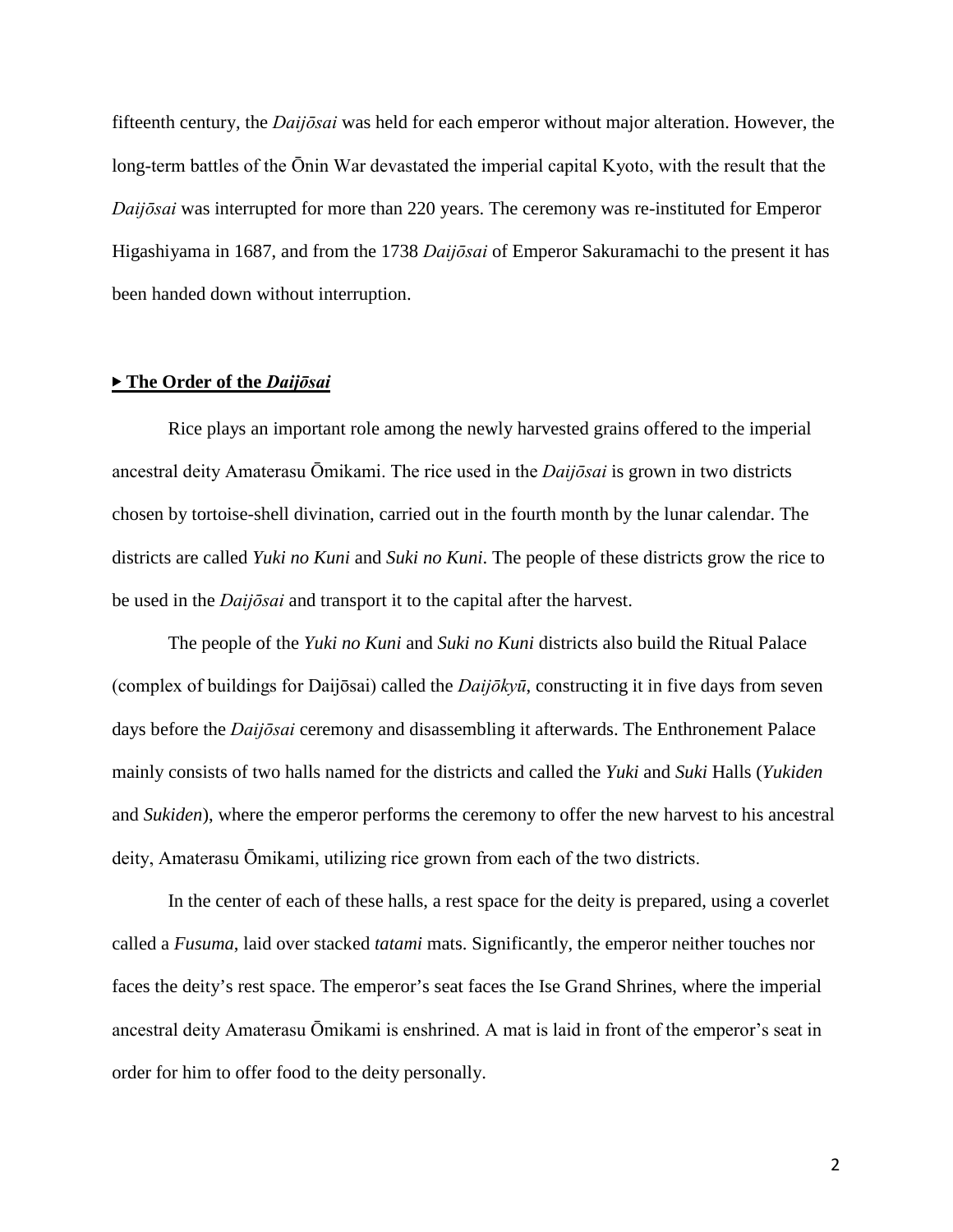#### ▶ **The Day of the** *Daijōsai*

In addition to the *Yuki* and *Suki* Halls, the Ritual Palace includes a building called the *Kairyūden*, where at around 8:00 pm the emperor undergoes purification and changes into ritual vestments while he awaits the beginning of the ceremony called the Rite of Offering at the *Yuki* Hall (*Yukiden kyōsen no gi*). At around 9:00 pm the emperor proceeds from the *Kairyūden* to the *Yuki* Hall and washes his hands with purified water. The meal to be served to the imperial ancestral deity is prepared at the *Kashiwaya*, another building of the Ritual Palace, and taken from there to the *Yuki* Hall. The meal consists of new rice, millet, seafood (such as abalone, sea bream, and other items), fruit, and specially brewed sake. Each dish is placed before the emperor so that he may offer each one in order. Using chopsticks, the emperor places portions of each offering onto a plate, and handing each one to a court lady, who arranges the plate before the ancestral deity's place. This process is repeated for each dish, until all the oblations have been offered. Thereafter the emperor partakes of the meal, and the dishes are removed. This completes the Rite of Offering at the *Yuki* Hall, which ends around 10:00 pm.

The emperor returns to the *Kairyūden*, where he undergoes purification again, and changes into new vestments for the Rite of Offering at the *Suki* Hall, which begins at around 3:00 am. The procedure for this ceremony is essentially identical to the earlier observances at the *Yuki* Hall. Completion of the Rite of Offering at the *Suki* Hall ends the observances of the Ritual Palace.

For three days following the ceremonies of the Ritual Palace, Grand Banquets (*Sechi-e*) are held for three days. The emperor shares a meal made from the new harvest with those who attended the ceremonies, thankful that the *Daijōsai* has been successfully concluded.